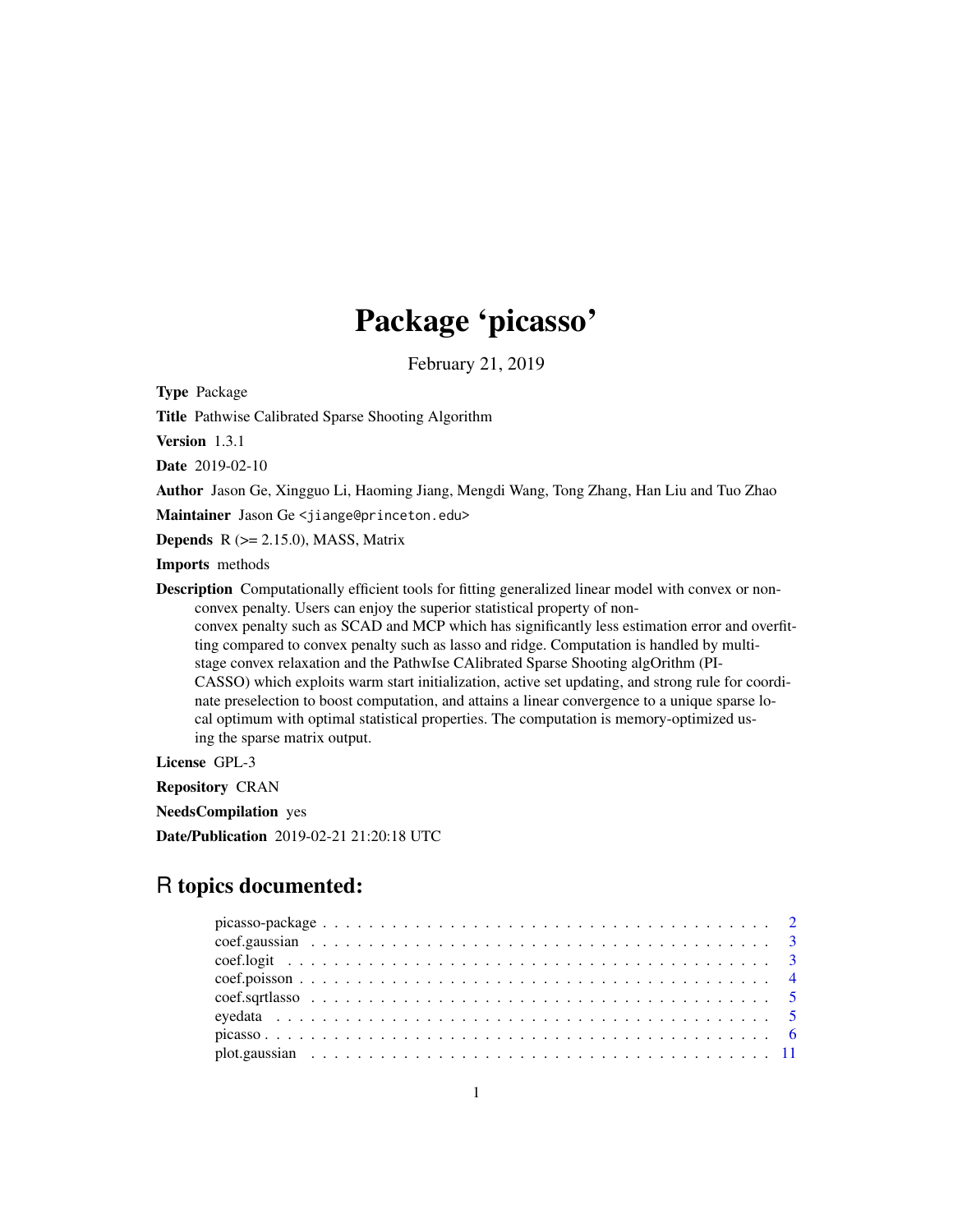#### <span id="page-1-0"></span>2 picasso-package

| Index |  |  |  |  |  |  |  |  |  |  |  |  |  |  |  |  |  |  |
|-------|--|--|--|--|--|--|--|--|--|--|--|--|--|--|--|--|--|--|

<span id="page-1-1"></span>picasso-package *PICASSO: PathwIse CAlibrated Sparse Shooting algOrithm*

#### Description

This package provides computationally efficient tools for fitting generalized linear model with convex and non-convex penalty. Users can enjoy the superior statistical property of non-convex penalty such as SCAD and MCP which has significantly less estimation error and overfitting compared to convex penalty such as l1 and ridge. Computation is handled by multi-stage convex relaxation and the PathwIse CAlibrated Sparse Shooting algOrithm (PICASSO) which exploits warm start initialization, active set updating, and strong rule for coordinate preselection to boost computation, and attains a linear convergence to a unique sparse local optimum with optimal statistical properties. The computation is memory-optimized using the sparse matrix output.

#### Details

| picasso    |
|------------|
| Package    |
| 0.5.4      |
| 2016-09-20 |
| $GPI - 2$  |
|            |

#### Author(s)

Jason Ge, Xingguo Li, Mengdi Wang, Tong Zhang, Han Liu and Tuo Zhao Maintainer: Jason Ge <jiange@princeton.edu>

#### See Also

[picasso](#page-5-1).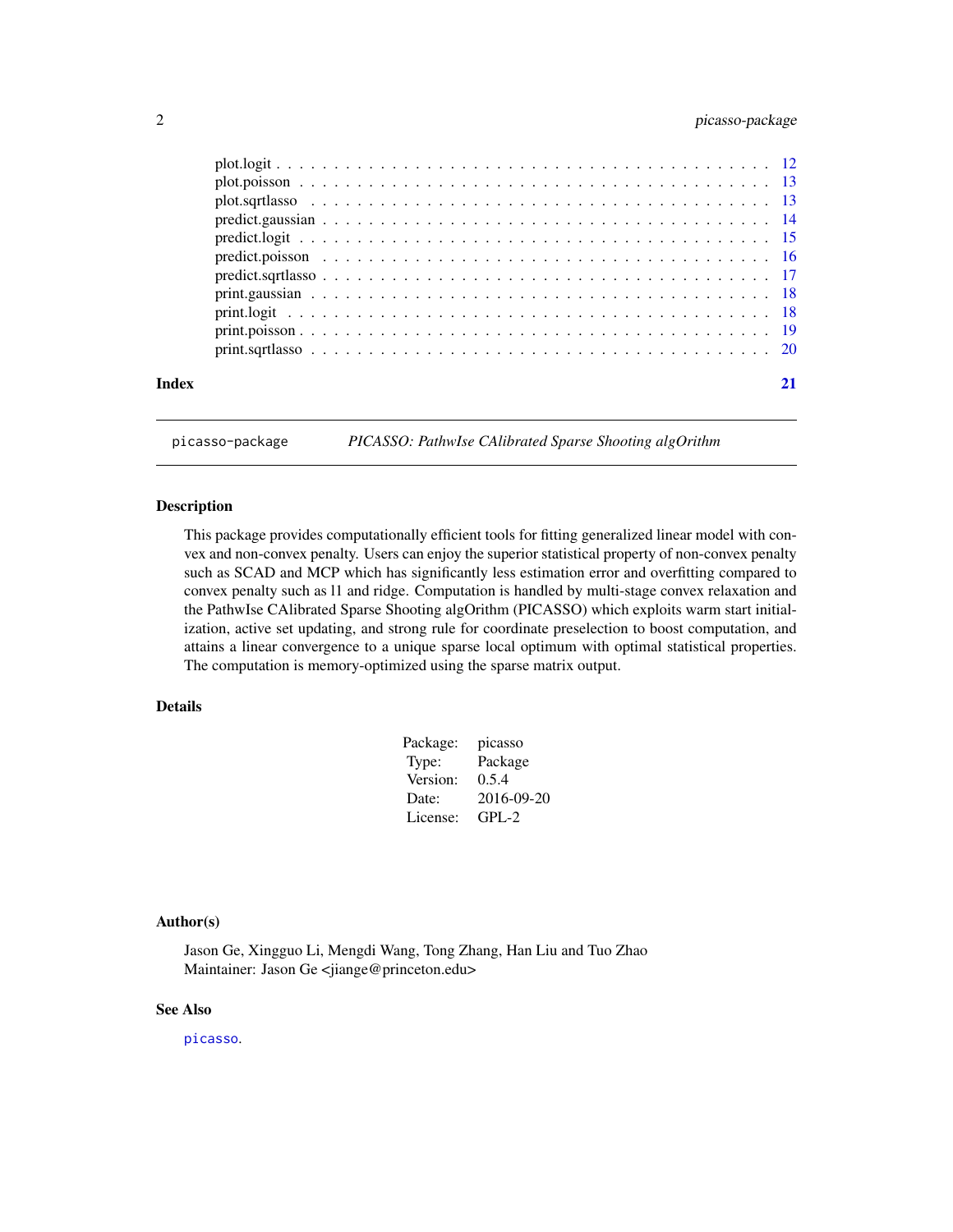<span id="page-2-0"></span>

Extract estimated regression coefficient vectors from the solution path.

#### Usage

```
## S3 method for class 'gaussian'
coef(object, lambda.idx = c(1:3), beta.idx = c(1:3), ...)
```
#### Arguments

| object     | An object with S3 class "gaussian"                                                                                                    |
|------------|---------------------------------------------------------------------------------------------------------------------------------------|
| lambda.idx | The indices of the regularization parameters in the solution path to be displayed.<br>The default values are $c(1:3)$ .               |
| beta.idx   | The indices of the estimate regression coefficient vectors in the solution path to<br>be displayed. The default values are $c(1:3)$ . |
| $\ddotsc$  | Arguments to be passed to methods.                                                                                                    |

#### Author(s)

Jason Ge, Xingguo Li, Mengdi Wang, Tong Zhang, Han Liu and Tuo Zhao Maintainer: Jason Ge <jiange@princeton.edu>

#### See Also

[picasso](#page-5-1) and [picasso-package](#page-1-1).

coef.logit *Extract Model Coefficients for an object with S3 class* "logit"

#### Description

Extract estimated regression coefficient vectors from the solution path.

#### Usage

```
## S3 method for class 'logit'
coef(object, lambda.idx = c(1:3), beta.idx = c(1:3), ...)
```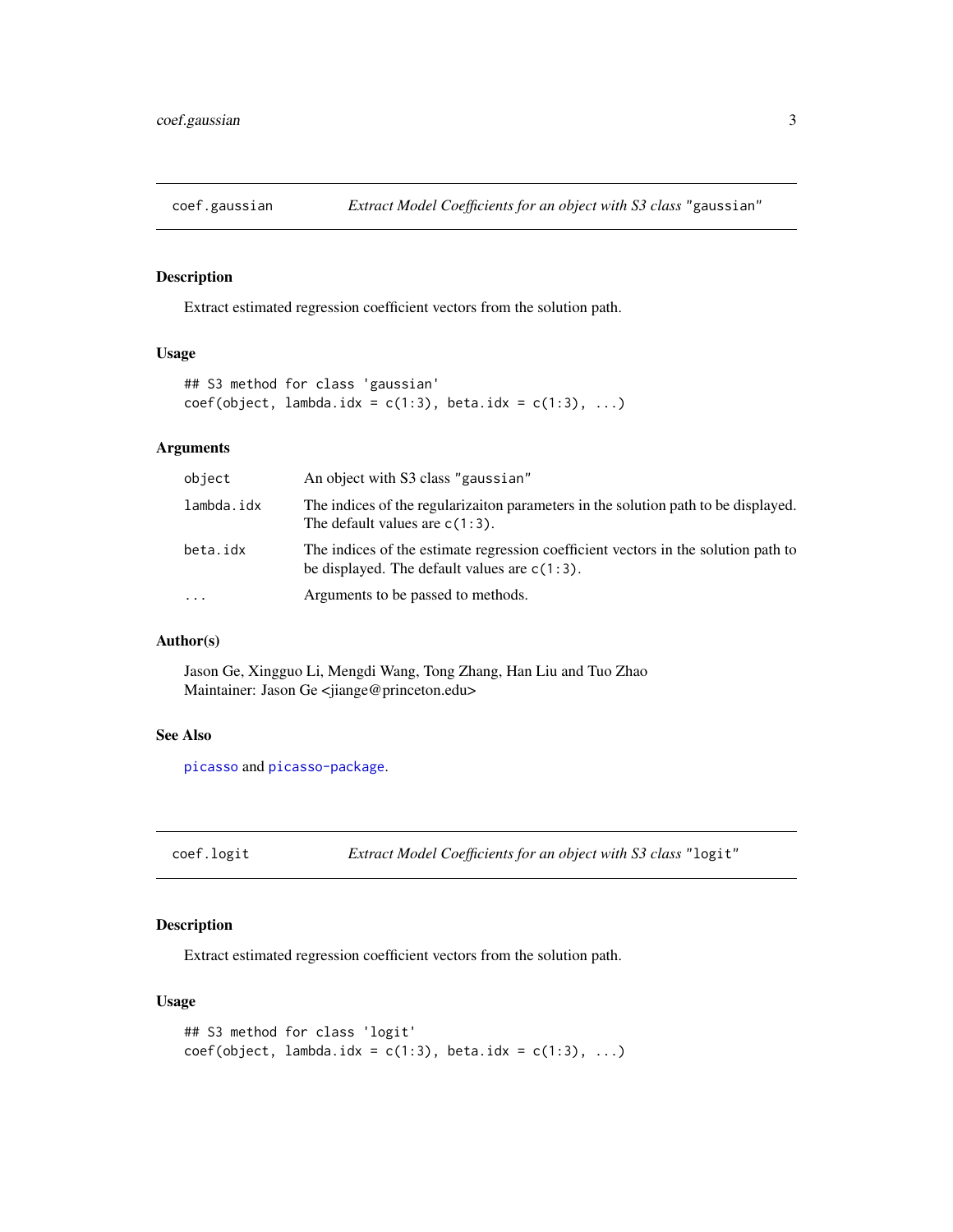#### <span id="page-3-0"></span>Arguments

| object     | An object with S3 class "logit"                                                                                                       |
|------------|---------------------------------------------------------------------------------------------------------------------------------------|
| lambda.idx | The indices of the regularization parameters in the solution path to be displayed.<br>The default values are $c(1:3)$ .               |
| beta.idx   | The indices of the estimate regression coefficient vectors in the solution path to<br>be displayed. The default values are $c(1:3)$ . |
| $\ddots$   | Arguments to be passed to methods.                                                                                                    |

#### Author(s)

Jason Ge, Xingguo Li, Mengdi Wang, Tong Zhang, Han Liu and Tuo Zhao Maintainer: Jason Ge <jiange@princeton.edu>

#### See Also

[picasso](#page-5-1) and [picasso-package](#page-1-1).

```
coef.poisson Extract Model Coefficients for an object with S3 class "poisson"
```
#### Description

Extract estimated regression coefficient vectors from the solution path.

#### Usage

```
## S3 method for class 'poisson'
coef(object, lambda.idx = c(1:3), beta.idx = c(1:3), ...)
```
#### Arguments

| object     | An object with S3 class "poisson"                                                                                                     |
|------------|---------------------------------------------------------------------------------------------------------------------------------------|
| lambda.idx | The indices of the regularization parameters in the solution path to be displayed.<br>The default values are $c(1:3)$ .               |
| beta.idx   | The indices of the estimate regression coefficient vectors in the solution path to<br>be displayed. The default values are $c(1:3)$ . |
| $\cdots$   | Arguments to be passed to methods.                                                                                                    |

#### Author(s)

Jason Ge, Xingguo Li, Mengdi Wang, Tong Zhang, Han Liu and Tuo Zhao Maintainer: Jason Ge <jiange@princeton.edu>

#### See Also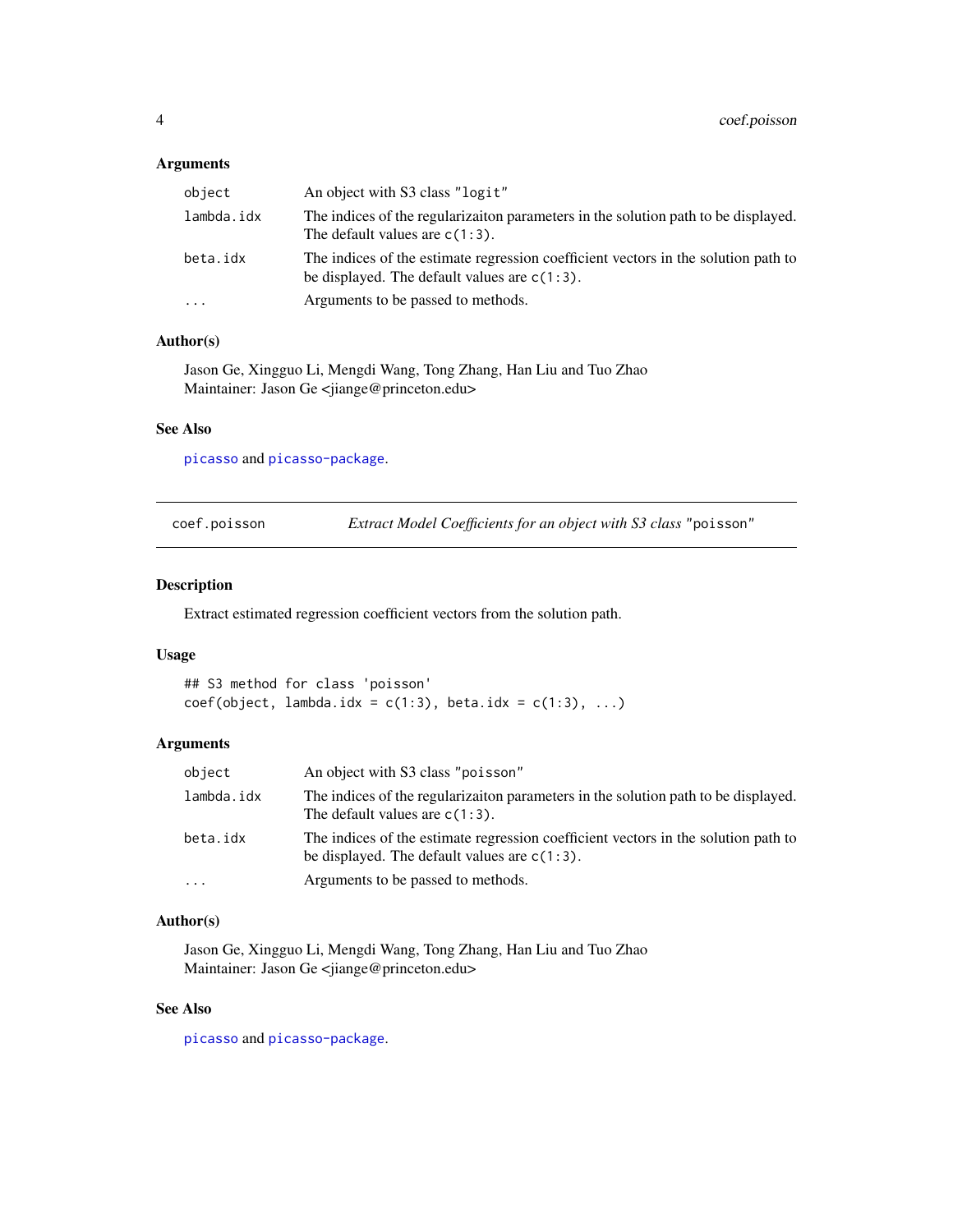<span id="page-4-0"></span>

Extract estimated regression coefficient vectors from the solution path.

#### Usage

```
## S3 method for class 'sqrtlasso'
coef(object, lambda.idx = c(1:3), beta.idx = c(1:3), ...)
```
#### Arguments

| object     | An object with S3 class "sqrtlasso"                                                                                                   |
|------------|---------------------------------------------------------------------------------------------------------------------------------------|
| lambda.idx | The indices of the regularization parameters in the solution path to be displayed.<br>The default values are $c(1:3)$ .               |
| beta.idx   | The indices of the estimate regression coefficient vectors in the solution path to<br>be displayed. The default values are $c(1:3)$ . |
| $\cdots$   | Arguments to be passed to methods.                                                                                                    |

#### Author(s)

Jason Ge, Xingguo Li, Mengdi Wang, Tong Zhang, Han Liu and Tuo Zhao Maintainer: Jason Ge <jiange@princeton.edu>

#### See Also

[picasso](#page-5-1) and [picasso-package](#page-1-1).

eyedata *The Bardet-Biedl syndrome Gene expression data from Scheetz et al. (2006)*

#### Description

Gene expression data (20 genes for 120 samples) from the microarray experiments of mammalianeye tissue samples of Scheetz et al. (2006).

#### Usage

data(eyedata)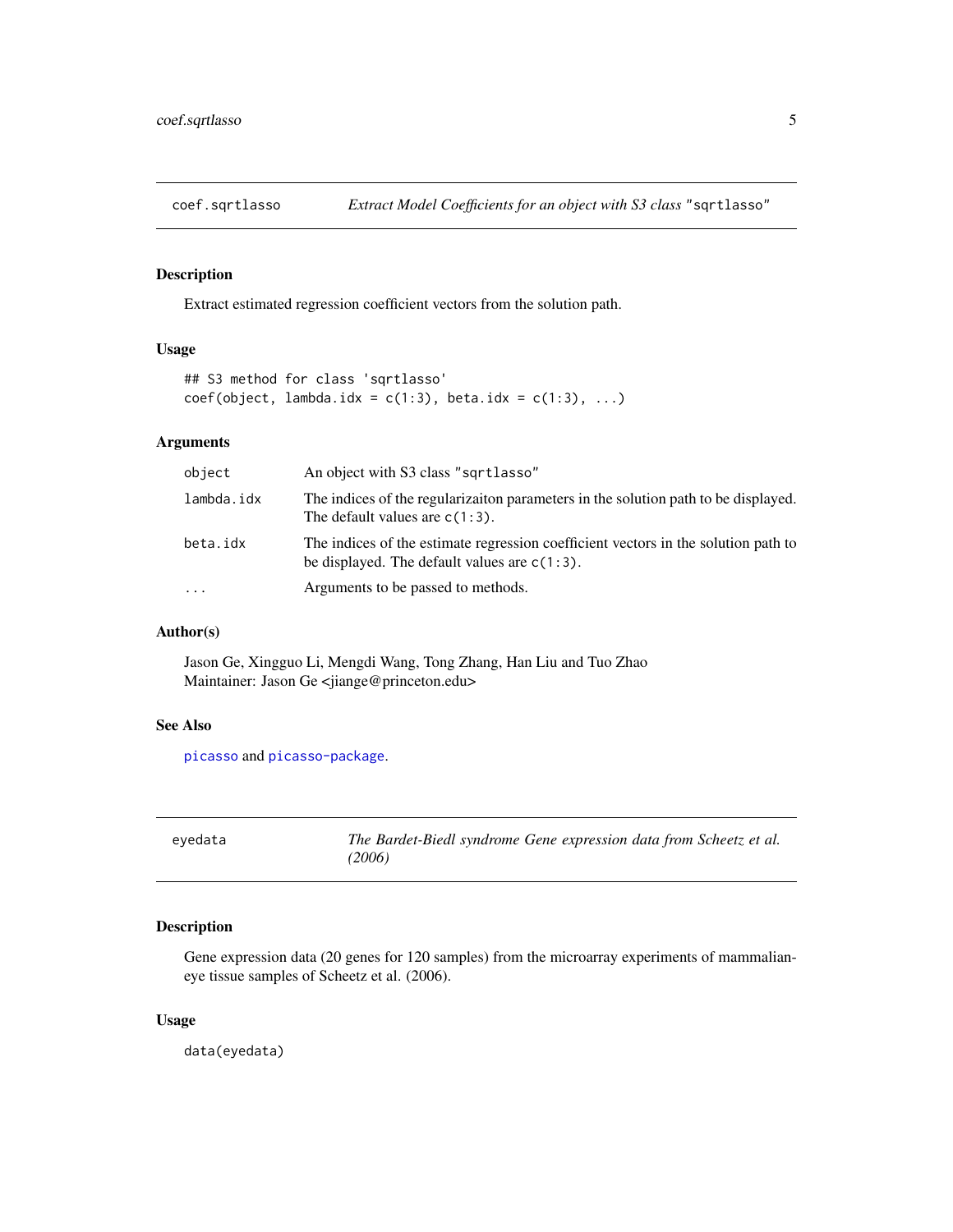#### <span id="page-5-0"></span>Format

The format is a list containing conatins a matrix and a vector. 1. x - an 120 by 200 matrix, which represents the data of 120 rats with 200 gene probes. 2. y - a 120-dimensional vector of, which represents the expression level of TRIM32 gene.

#### Details

This data set contains 120 samples with 200 predictors

#### Author(s)

Xingguo Li, Tuo Zhao, Tong Zhang and Han Liu Maintainer: Xingguo Li <xingguo.leo@gmail.com>

#### References

1. T. Scheetz, k. Kim, R. Swiderski, A. Philp, T. Braun, K. Knudtson, A. Dorrance, G. DiBona, J. Huang, T. Casavant, V. Sheffield, E. Stone .Regulation of gene expression in the mammalian eye and its relevance to eye disease. *Proceedings of the National Academy of Sciences of the United States of America*, 2006.

#### See Also

[picasso-package](#page-1-1).

#### Examples

data(eyedata) image(x)

<span id="page-5-1"></span>picasso *PathwIse CAlibrated Sparse Shooting algOrithm (PICASSO)*

#### Description

The function "picasso" implements the user interface.

#### Usage

```
picasso(X, Y, lambda = NULL, nlambda = 100, lambda.min.ratio =0.05, family = "gaussian", method = "11",
                 type.gaussian = "naive", gamma = 3, df = NULL,
                 standardize = TRUE, intercept = TRUE, prec = 1e-07,
                max.ite = 1000, verbose = FALSE)
```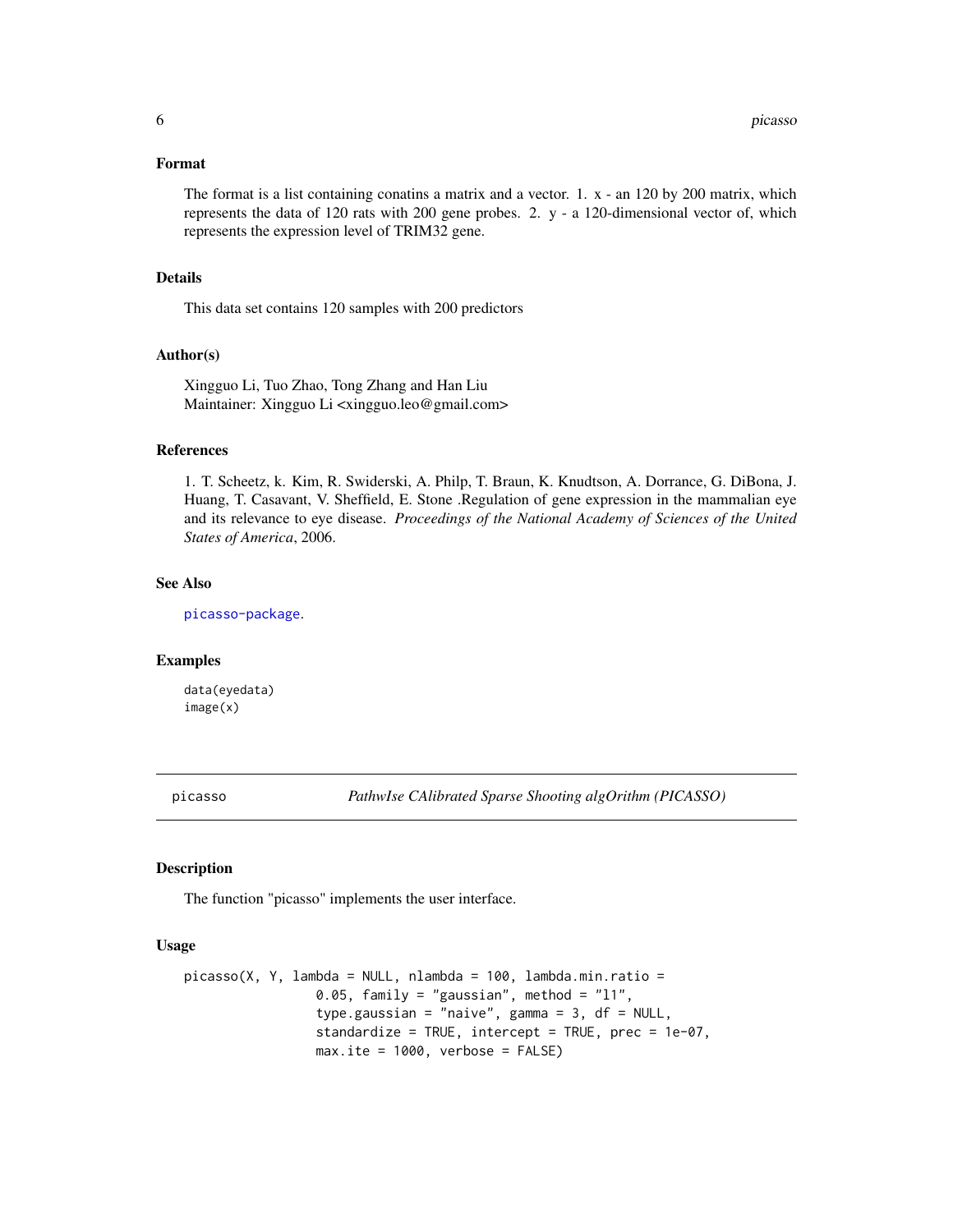#### picasso and the contract of the contract of the contract of the contract of the contract of the contract of the contract of the contract of the contract of the contract of the contract of the contract of the contract of th

### Arguments

| Χ                | X is an $n$ by $d$ design matrix where n is the sample size and d is the data dimen-<br>sion.                                                                                                                                                                                                                                                                                                                                                                                                                                                |
|------------------|----------------------------------------------------------------------------------------------------------------------------------------------------------------------------------------------------------------------------------------------------------------------------------------------------------------------------------------------------------------------------------------------------------------------------------------------------------------------------------------------------------------------------------------------|
| Y                | Y is the <i>n</i> dimensional response vector. Y is numeric vector for $family='$ 'gaussian''<br>and family="sqrtlasso", or a two-level factor for family="binomial",<br>or a non-negative integer vector representing counts for $family =$ "gaussian".                                                                                                                                                                                                                                                                                     |
| lambda           | A sequence of decresing positive values to control the regularization. Typical<br>usage is to leave the input $lambda = NULL$ and have the program compute its<br>own lambda sequence based on nlambda and lambda.min.ratio. Users can<br>also specify a sequence to override this. Default value is from lambda.max<br>to lambda.min.ratio*lambda.max. The default value of $lambda.max$ is the<br>minimum regularization parameter which yields an all-zero estimates.                                                                     |
| nlambda          | The number of values used in lambda. Default value is 100.                                                                                                                                                                                                                                                                                                                                                                                                                                                                                   |
| lambda.min.ratio |                                                                                                                                                                                                                                                                                                                                                                                                                                                                                                                                              |
|                  | The smallest value for lambda, as a fraction of the uppperbound (MAX) of the<br>regularization parameter. The program can automatically generate lambda as a<br>sequence of length = nlambda starting from MAX to lambda.min.ratio*MAX in<br>log scale. The default value is 0.05. Caution: logistic and poisson regression can<br>be ill-conditioned if lambda is too small for nonconvex penalty. We suggest the<br>user to avoid using any lambda.min.raito smaller than 0.05 for logistic/poisson<br>regression under nonconvex penalty. |
| family           | Options for model. Sparse linear regression and sparse multivariate regression is<br>applied if family = "gaussian", sqrt lasso is applied if family = "sqrtlasso",<br>sparse logistic regression is applied if family = "binomial" and sparse poisson<br>regression is applied if family = "poisson". The default value is "gaussian".                                                                                                                                                                                                      |
| method           | Options for regularization. Lasso is applied if method = $"11", MCP$ is applied<br>if method = "mcp" and SCAD Lasso is applied if method = "scad". The<br>default value is "11".                                                                                                                                                                                                                                                                                                                                                             |
| type.gaussian    | Options for updating residuals in sparse linear regression. The naive update<br>rule is applied if $opt = "naive",$ and the covariance update rule is applied if<br>opt = "covariance". The default value is "naive".                                                                                                                                                                                                                                                                                                                        |
| gamma            | The concavity parameter for MCP and SCAD. The default value is 3.                                                                                                                                                                                                                                                                                                                                                                                                                                                                            |
| df               | Maximum degree of freedom for the covariance update. The default value is<br>$2*n.$                                                                                                                                                                                                                                                                                                                                                                                                                                                          |
| standardize      | Design matrix X will be standardized to have mean zero and unit standard devi-<br>ation if standardize = $TRUE$ . The default value is TRUE.                                                                                                                                                                                                                                                                                                                                                                                                 |
| intercept        | Does the model has intercept term or not. Default value is TRUE.                                                                                                                                                                                                                                                                                                                                                                                                                                                                             |
| prec             | Stopping precision. The default value is 1e-7.                                                                                                                                                                                                                                                                                                                                                                                                                                                                                               |
| max.ite          | Max number of iterations for the algorithm. The default value is 1000.                                                                                                                                                                                                                                                                                                                                                                                                                                                                       |
| verbose          | Tracing information is disabled if verbose = FALSE. The default value is FALSE.                                                                                                                                                                                                                                                                                                                                                                                                                                                              |

### Details

For sparse linear regression,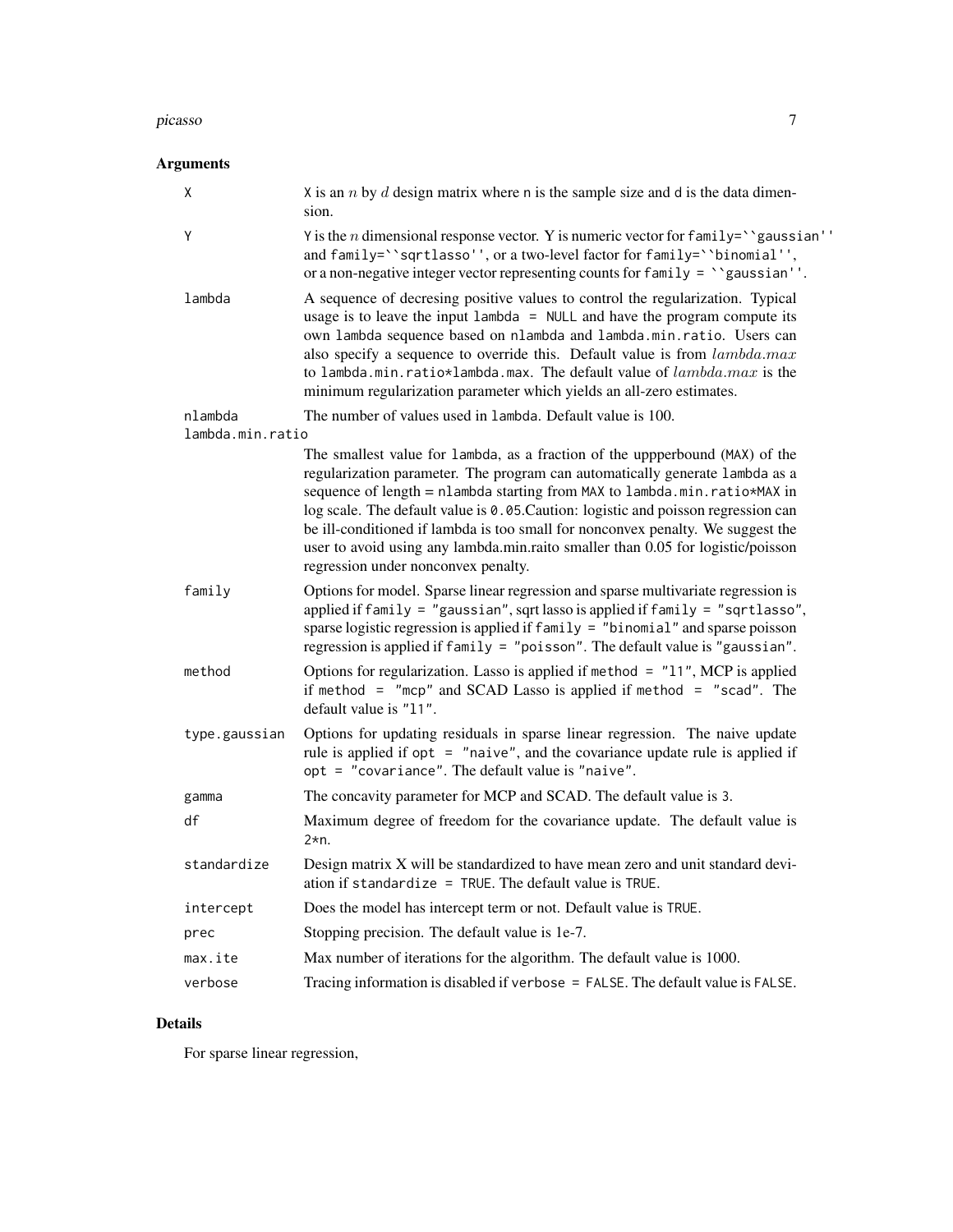8 picasso and the set of the set of the set of the set of the set of the set of the set of the set of the set of the set of the set of the set of the set of the set of the set of the set of the set of the set of the set of

$$
\min_{\beta} \frac{1}{2n} ||Y - X\beta - \beta_0||_2^2 + \lambda R(\beta),
$$

where  $R(\beta)$  can be  $\ell_1$  norm, MCP, SCAD regularizers.

For sparse logistic regression,

$$
\min_{\beta} \frac{1}{n} \sum_{i=1}^{n} (\log(1 + e^{x_i^T \beta + \beta_0}) - y_i x_i^T \beta) + \lambda R(\beta),
$$

where  $R(\beta)$  can be  $\ell_1$  norm, MCP, and SCAD regularizers.

For sparse poisson regression,

$$
\min_{\beta} \frac{1}{n} \sum_{i=1}^{n} (e^{x_i^T \beta + \beta_0} - y_i(x_i^T \beta + \beta_0) + \lambda R(\beta),
$$

where  $R(\beta)$  can be  $\ell_1$  norm, MCP or SCAD regularizers.

#### Value

An object with S3 classes "gaussian", "binomial", and "poisson" corresponding to sparse linear regression, sparse logistic regression, and sparse poisson regression respectively is returned:

| beta        | A matrix of regression estimates whose columns correspond to regularization<br>parameters for sparse linear regression and sparse logistic regression. A list of<br>matrices of regression estimation corresponding to regularization parameters for<br>sparse column inverse operator. |
|-------------|-----------------------------------------------------------------------------------------------------------------------------------------------------------------------------------------------------------------------------------------------------------------------------------------|
| intercept   | The value of intercepts corresponding to regularization parameters for sparse<br>linear regression, and sparse logistic regression.                                                                                                                                                     |
| Y           | The value of Y used in the program.                                                                                                                                                                                                                                                     |
| X           | The value of X used in the program.                                                                                                                                                                                                                                                     |
| lambda      | The sequence of regularization parameters lambda used in the program.                                                                                                                                                                                                                   |
| nlambda     | The number of values used in lambda.                                                                                                                                                                                                                                                    |
| family      | The family from the input.                                                                                                                                                                                                                                                              |
| method      | The method from the input.                                                                                                                                                                                                                                                              |
| path        | A list of d by d adjacency matrices of estimated graphs as a graph path corre-<br>sponding to lambda.                                                                                                                                                                                   |
| sparsity    | The sparsity levels of the graph path for sparse inverse column operator.                                                                                                                                                                                                               |
| standardize | The standardize from the input.                                                                                                                                                                                                                                                         |
| df          | The degree of freecom (number of nonzero coefficients) along the solution path<br>for sparse linear regression, nd sparse logistic regression.                                                                                                                                          |
| ite         | A list of vectors where the i-th entries of ite[[1]] and ite[[2]] correspond to the<br>outer iteration and inner iteration of i-th regularization parameter respectively.                                                                                                               |
| verbose     | The verbose from the input.                                                                                                                                                                                                                                                             |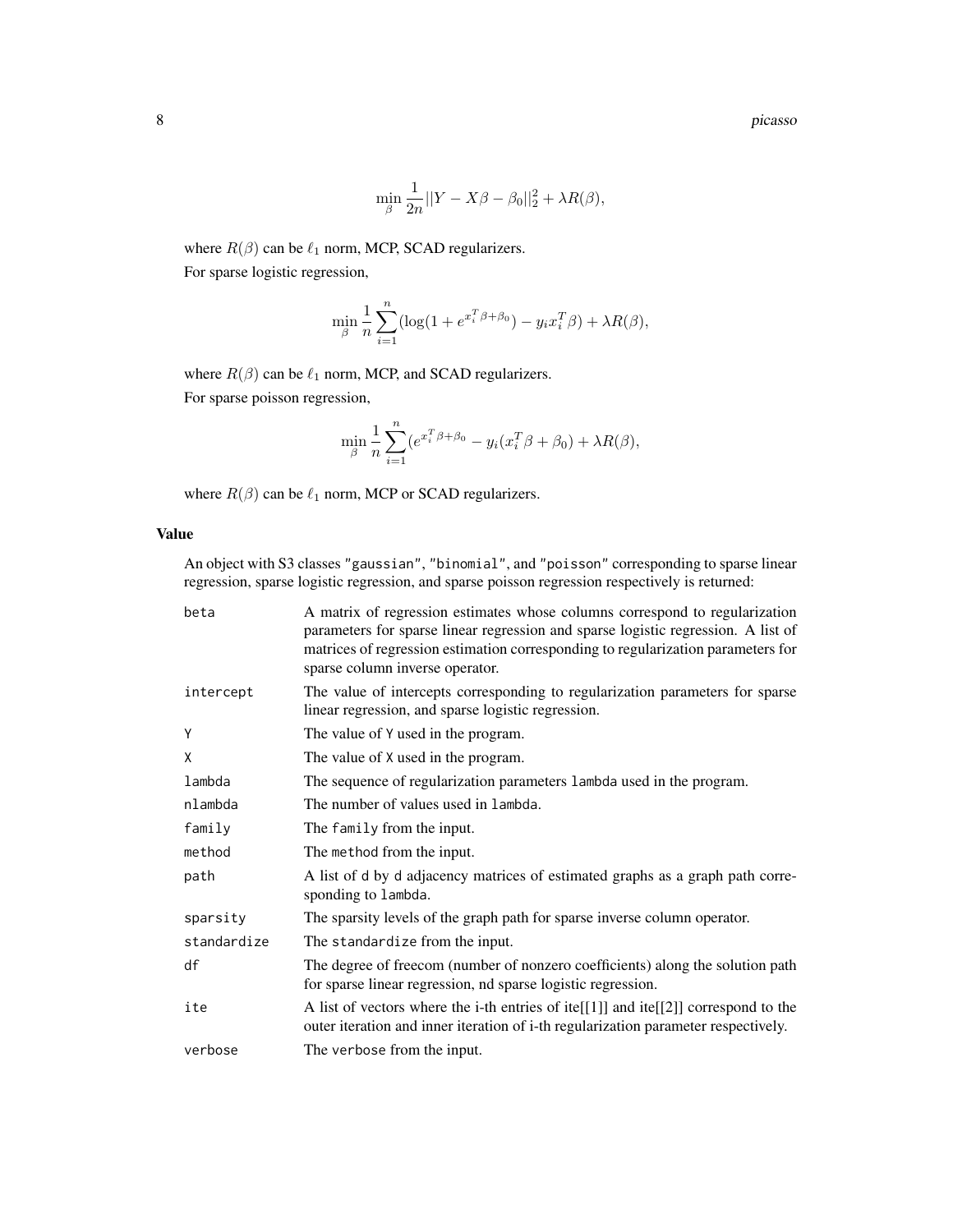#### picasso 9

#### Author(s)

Jason Ge, Xingguo Li, Mengdi Wang, Tong Zhang, Han Liu and Tuo Zhao Maintainer: Jason Ge <jiange@princeton.edu>

#### References

1. J. Friedman, T. Hastie and H. Hofling and R. Tibshirani. Pathwise coordinate optimization. *The Annals of Applied Statistics*, 2007.

2. C.H. Zhang. Nearly unbiased variable selection under minimax concave penalty. *Annals of Statistics*, 2010.

3. J. Fan and R. Li. Variable selection via nonconcave penalized likelihood and its oracle properties. *Journal of the American Statistical Association*, 2001.

4. R. Tibshirani, J. Bien, J. Friedman, T. Hastie, N. Simon, J. Taylor and R. Tibshirani. Strong rules for discarding predictors in lasso-type problems. *Journal of the Royal Statistical Society: Series B*, 2012.

5. T. Zhao, H. Liu, and T. Zhang. A General Theory of Pathwise Coordinate Optimization. Techinical Report, Princeton Univeristy.

#### See Also

[picasso-package](#page-1-1).

#### Examples

```
################################################################
## Sparse linear regression
## Generate the design matrix and regression coefficient vector
n = 100 # sample number
d = 80 # sample dimension
c = 0.5 # correlation parameter
s = 20 # support size of coefficient
set.seed(2016)
X = scale(matrix(rnorm(n*d), n, d) + c*rnorm(n)) / sqrt(n-1)*sqrt(n)beta = c(runif(s), rep(0, d-s))## Generate response using Gaussian noise, and fit sparse linear models
noise = rnorm(n)Y = X%*%beta + noise
## l1 regularization solved with naive update
fitted.l1.naive = picasso(X, Y, nlambda=100, type.gaussian="naive")
## l1 regularization solved with covariance update
fitted.l1.covariance = picasso(X, Y, nlambda=100, type.gaussian="covariance")
## mcp regularization
fitted.mcp = picasso(X, Y, nlambda=100, method="mcp")
## scad regularization
fitted.scad = picasso(X, Y, nlambda=100, method="scad")
```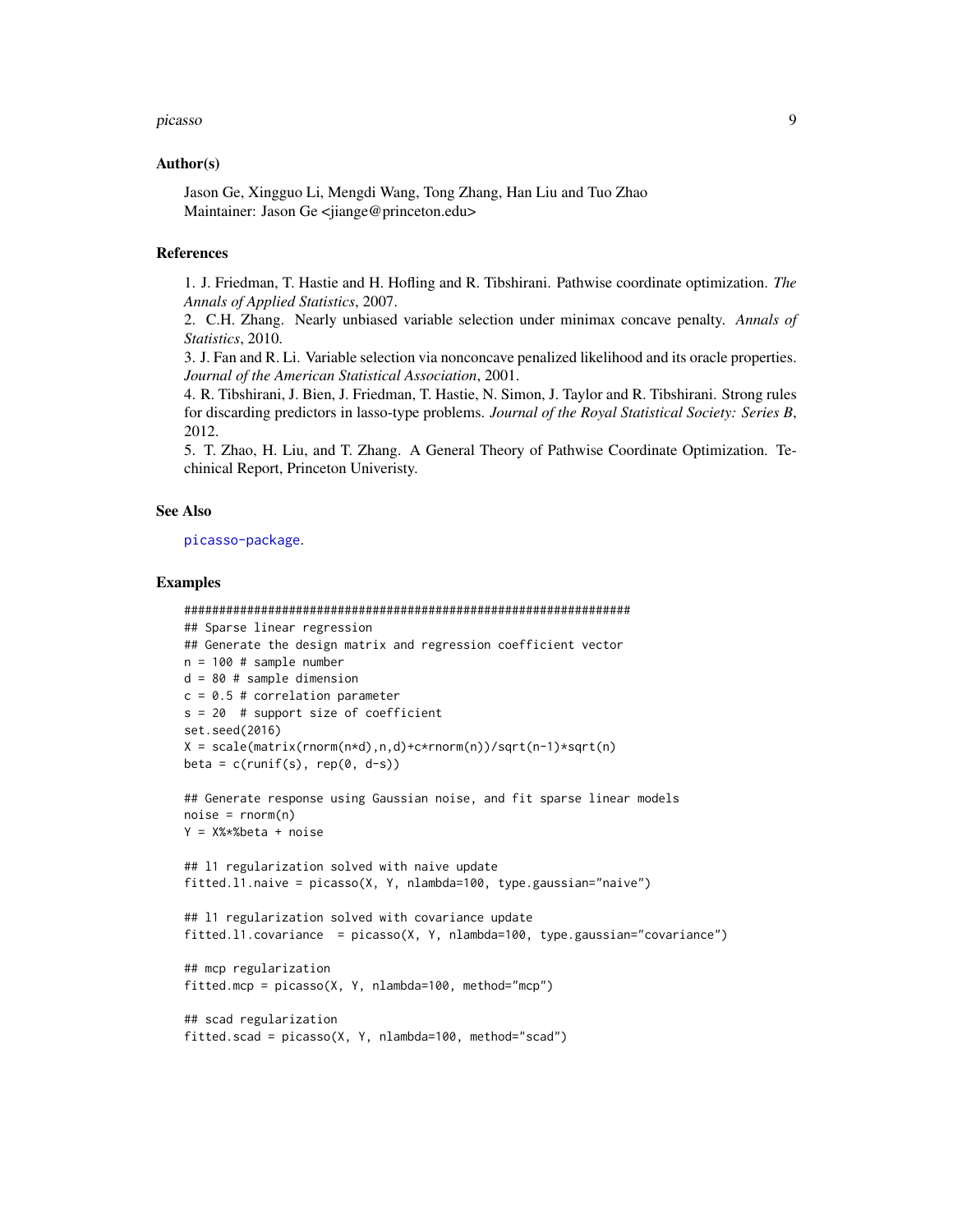#### 10 picasso provide the contract of the contract of the contract of the picasso picasso provide the contract of the contract of the contract of the contract of the contract of the contract of the contract of the contract of

```
## lambdas used
print(fitted.l1.naive$lambda)
## number of nonzero coefficients for each lambda
print(fitted.l1.naive$df)
## coefficients and intercept for the i-th lambda
i = 30print(fitted.l1.naive$lambda[i])
print(fitted.l1.naive$beta[,i])
print(fitted.l1.naive$intercept[i])
## Visualize the solution path
plot(fitted.l1.naive)
plot(fitted.l1.covariance)
plot(fitted.mcp)
plot(fitted.scad)
################################################################
## Sparse logistic regression
## Generate the design matrix and regression coefficient vector
n <- 100 # sample number
d <- 80 # sample dimension
c <- 0.5 # parameter controlling the correlation between columns of X
s <- 20 # support size of coefficient
set.seed(2016)
X <- scale(matrix(rnorm(n*d),n,d)+c*rnorm(n))/sqrt(n-1)*sqrt(n)
beta <- c(runif(s), rep(0, d-s))
## Generate response and fit sparse logistic models
p = 1/(1+exp(-X%*%beta))
Y = \text{rbinom}(n, \text{rep}(1, n), p)## l1 regularization
fitted.l1 = picasso(X, Y, nlambda=100, family="binomial", method="l1")
## mcp regularization
fitted.mcp = picasso(X, Y, nlambda=100, family="binomial", method="mcp")
## scad regularization
fitted.scad = picasso(X, Y, nlambda=100, family="binomial", method="scad")
## lambdas used
print(fitted.l1$lambda)
## number of nonzero coefficients for each lambda
print(fitted.l1$df)
## coefficients and intercept for the i-th lambda
i = 30print(fitted.l1$lambda[i])
print(fitted.l1$beta[,i])
```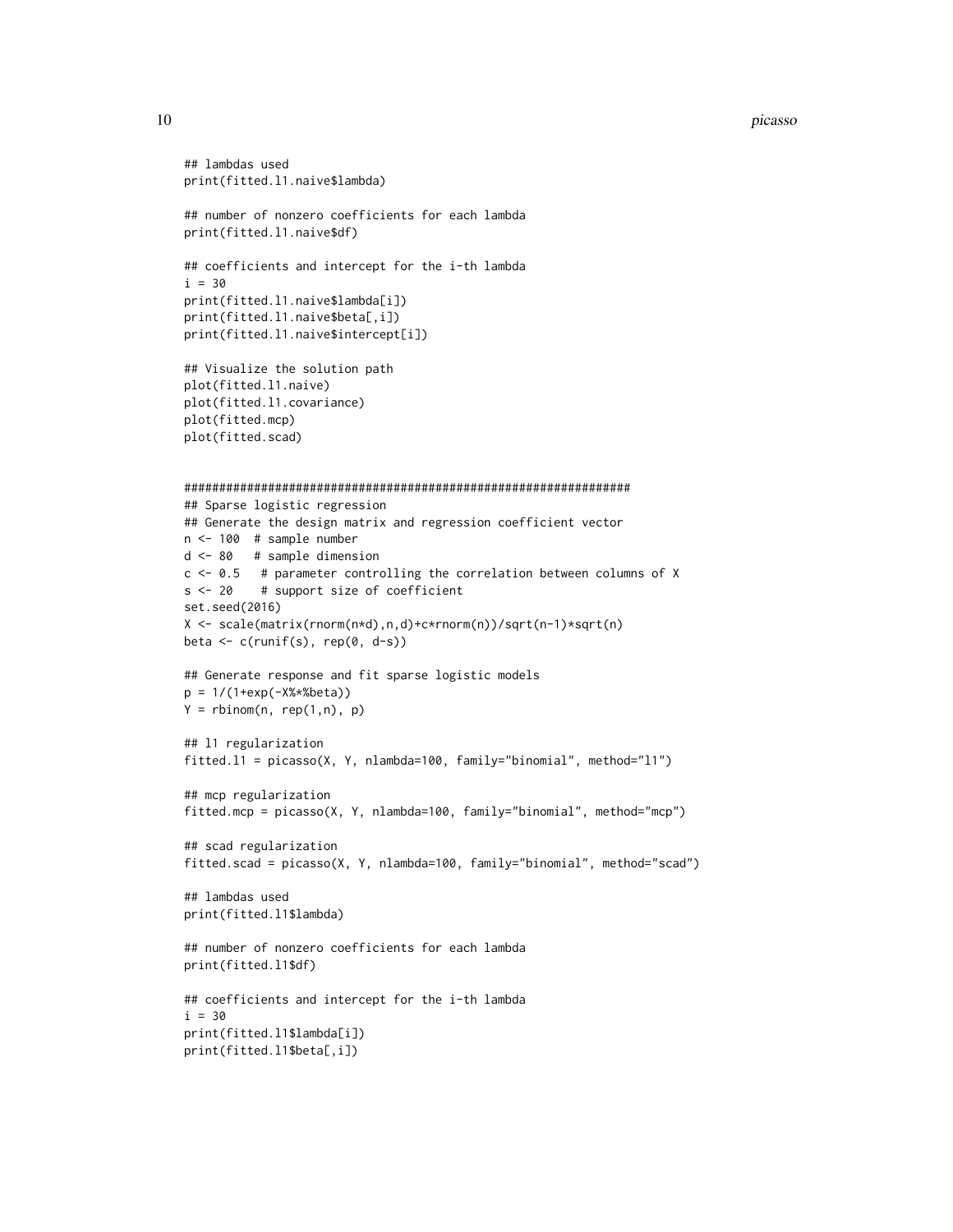#### <span id="page-10-0"></span>plot.gaussian 11

```
print(fitted.l1$intercept[i])
## Visualize the solution path
plot(fitted.l1)
## Estimate of Bernoulli parameters
param.11 = fitted.11$p
################################################################
## Sparse poisson regression
## Generate the design matrix and regression coefficient vector
n <- 100 # sample number
d <- 80 # sample dimension
c <- 0.5 # parameter controlling the correlation between columns of X
s <- 20 # support size of coefficient
set.seed(2016)
X <- scale(matrix(rnorm(n*d),n,d)+c*rnorm(n))/sqrt(n-1)*sqrt(n)
beta <- c(runif(s), rep(0, d-s))/sqrt(s)
## Generate response and fit sparse poisson models
p = X%*%beta+rnorm(n)
Y = rpois(n, exp(p))
## l1 regularization
fitted.l1 = picasso(X, Y, nlambda=100, family="poisson", method="l1")
## mcp regularization
fitted.mcp = picasso(X, Y, nlambda=100, family="poisson", method="mcp")
## scad regularization
fitted.scad = picasso(X, Y, nlambda=100, family="poisson", method="scad")
## lambdas used
print(fitted.l1$lambda)
## number of nonzero coefficients for each lambda
print(fitted.l1$df)
## coefficients and intercept for the i-th lambda
i = 30
print(fitted.l1$lambda[i])
print(fitted.l1$beta[,i])
print(fitted.l1$intercept[i])
## Visualize the solution path
plot(fitted.l1)
```
plot.gaussian *Plot Function for "gaussian"*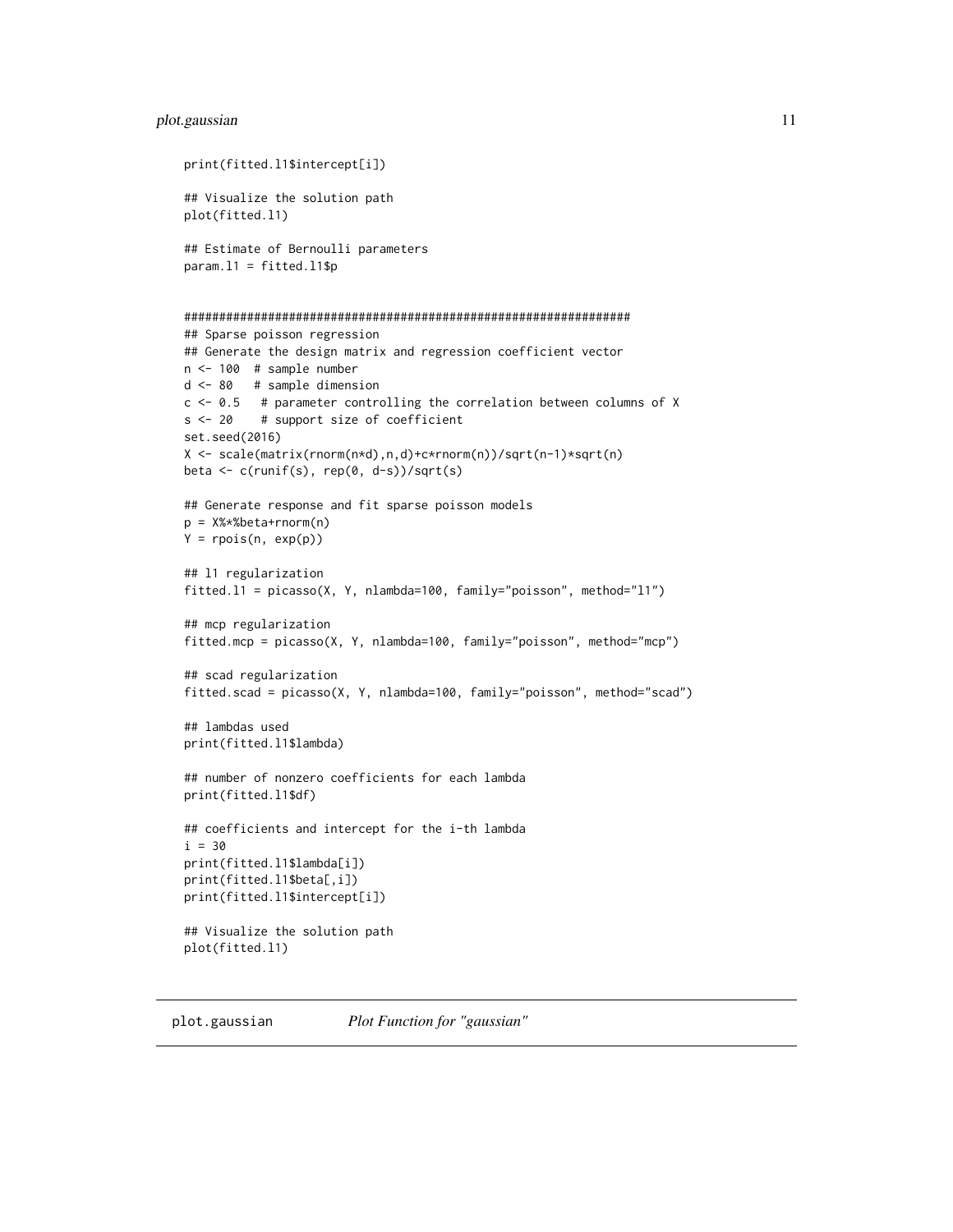Visualize the solution path of regression estimate corresponding to regularization paramters.

#### Usage

## S3 method for class 'gaussian'  $plot(x, \ldots)$ 

#### Arguments

| x                       | An object with S3 class "gaussian". |
|-------------------------|-------------------------------------|
| $\cdot$ $\cdot$ $\cdot$ | Arguments to be passed to methods.  |

#### Author(s)

Jason Ge, Xingguo Li, Mengdi Wang, Tong Zhang, Han Liu and Tuo Zhao Maintainer: Jason Ge <jiange@princeton.edu>

#### See Also

[picasso](#page-5-1) and [picasso-package](#page-1-1).

|  | plot.logit | <b>Plot Function for "logit"</b> |
|--|------------|----------------------------------|
|--|------------|----------------------------------|

#### Description

Visualize the solution path of regression estimate corresponding to regularization paramters.

#### Usage

```
## S3 method for class 'logit'
plot(x, \ldots)
```
#### Arguments

| $\boldsymbol{\mathsf{x}}$ | An object with S3 class "logit".   |
|---------------------------|------------------------------------|
| .                         | Arguments to be passed to methods. |

#### Author(s)

Jason Ge, Xingguo Li, Mengdi Wang, Tong Zhang, Han Liu and Tuo Zhao Maintainer: Jason Ge <jiange@princeton.edu>

#### See Also

<span id="page-11-0"></span>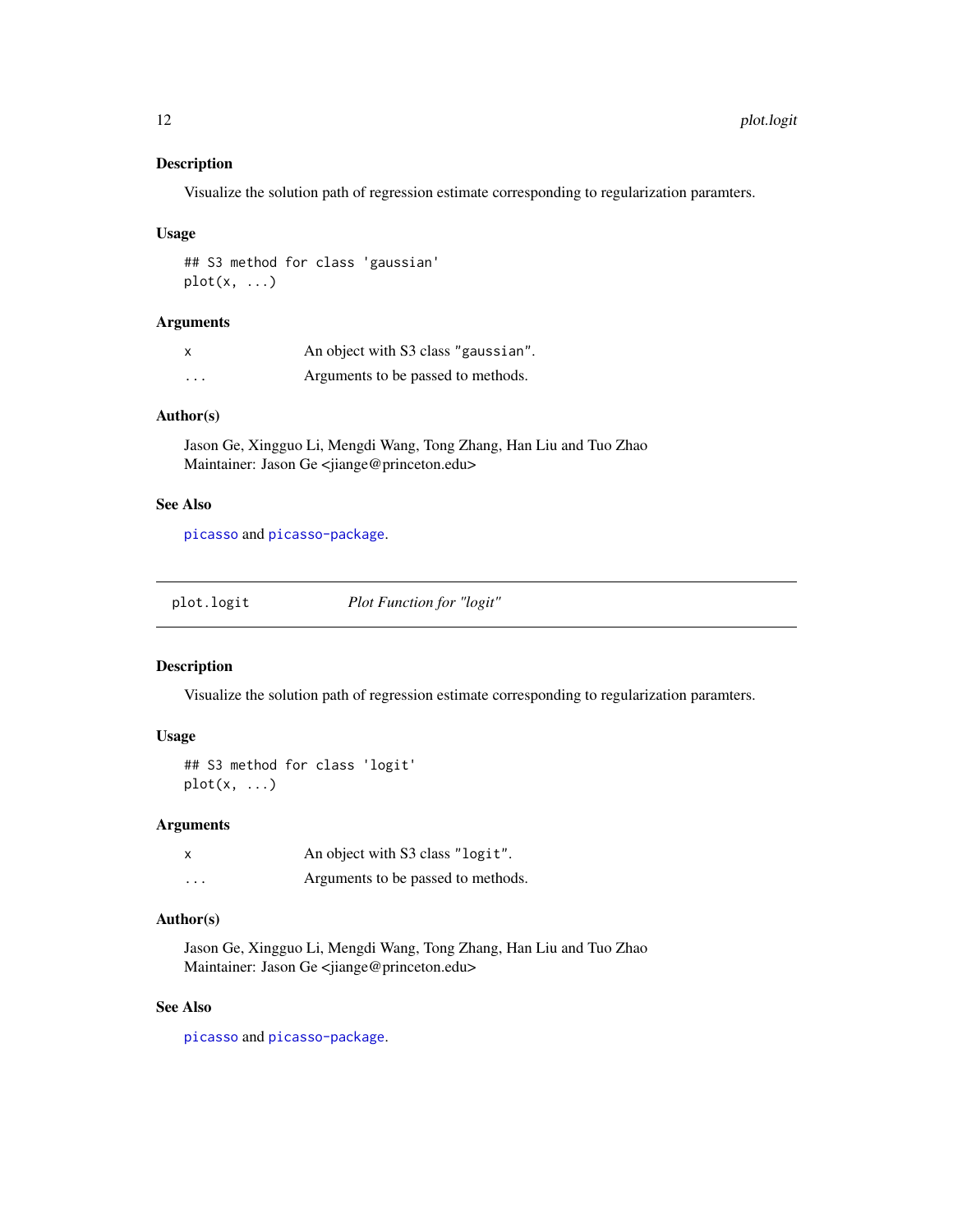<span id="page-12-0"></span>

Visualize the solution path of regression estimate corresponding to regularization paramters.

#### Usage

## S3 method for class 'poisson'  $plot(x, \ldots)$ 

#### Arguments

| X        | An object with S3 class "poisson". |
|----------|------------------------------------|
| $\cdots$ | Arguments to be passed to methods. |

#### Author(s)

Jason Ge, Xingguo Li, Mengdi Wang, Tong Zhang, Han Liu and Tuo Zhao Maintainer: Jason Ge <jiange@princeton.edu>

#### See Also

[picasso](#page-5-1) and [picasso-package](#page-1-1).

plot.sqrtlasso *Plot Function for "sqrtlasso"*

#### Description

Visualize the solution path of regression estimate corresponding to regularization paramters.

#### Usage

```
## S3 method for class 'sqrtlasso'
plot(x, \ldots)
```
#### Arguments

| X        | An object with S3 class "sqrtlasso". |
|----------|--------------------------------------|
| $\cdots$ | Arguments to be passed to methods.   |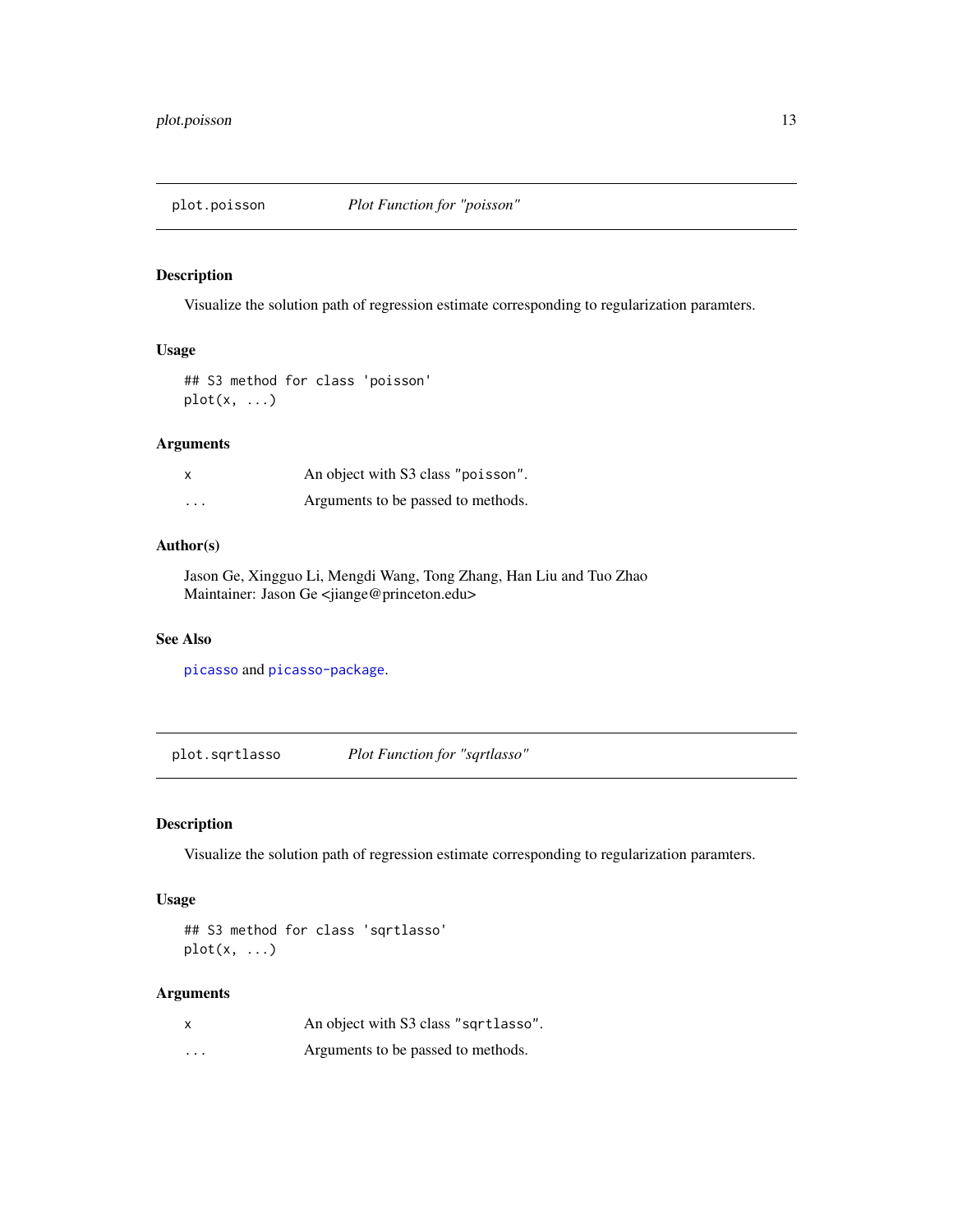#### <span id="page-13-0"></span>Author(s)

Jason Ge, Xingguo Li, Mengdi Wang, Tong Zhang, Han Liu and Tuo Zhao Maintainer: Jason Ge <jiange@princeton.edu>

#### See Also

[picasso](#page-5-1) and [picasso-package](#page-1-1).

predict.gaussian *Prediction for an object with S3 class* "gaussian"

#### Description

Predicting responses of the given design data.

#### Usage

```
## S3 method for class 'gaussian'
predict(object, newdata, lambda.idx = c(1:3), Y.pred.idx = c(1:5), ...)
```
#### Arguments

| object     | An object with S3 class "gaussian"                                                                                            |
|------------|-------------------------------------------------------------------------------------------------------------------------------|
| newdata    | An optional data frame in which to look for variables with which to predict. If<br>omitted, the traning data of the are used. |
| lambda.idx | The indices of the regularizaiton parameters in the solution path to be displayed.<br>The default values are $c(1:3)$ .       |
| Y.pred.idx | The indices of the predicted response vectors in the solution path to be displayed.<br>The default values are $c(1:5)$ .      |
| $\cdot$    | Arguments to be passed to methods.                                                                                            |

#### Details

predict.gaussian produces predicted values of the responses of the newdata from the estimated beta values in the object, i.e.

$$
\hat{Y} = \hat{\beta}_0 + X_{new} \hat{\beta}.
$$

#### Value

Y.pred The predicted response vectors based on the estimated models.

#### Author(s)

Jason Ge, Xingguo Li, Mengdi Wang, Tong Zhang, Han Liu and Tuo Zhao Maintainer: Jason Ge <jiange@princeton.edu>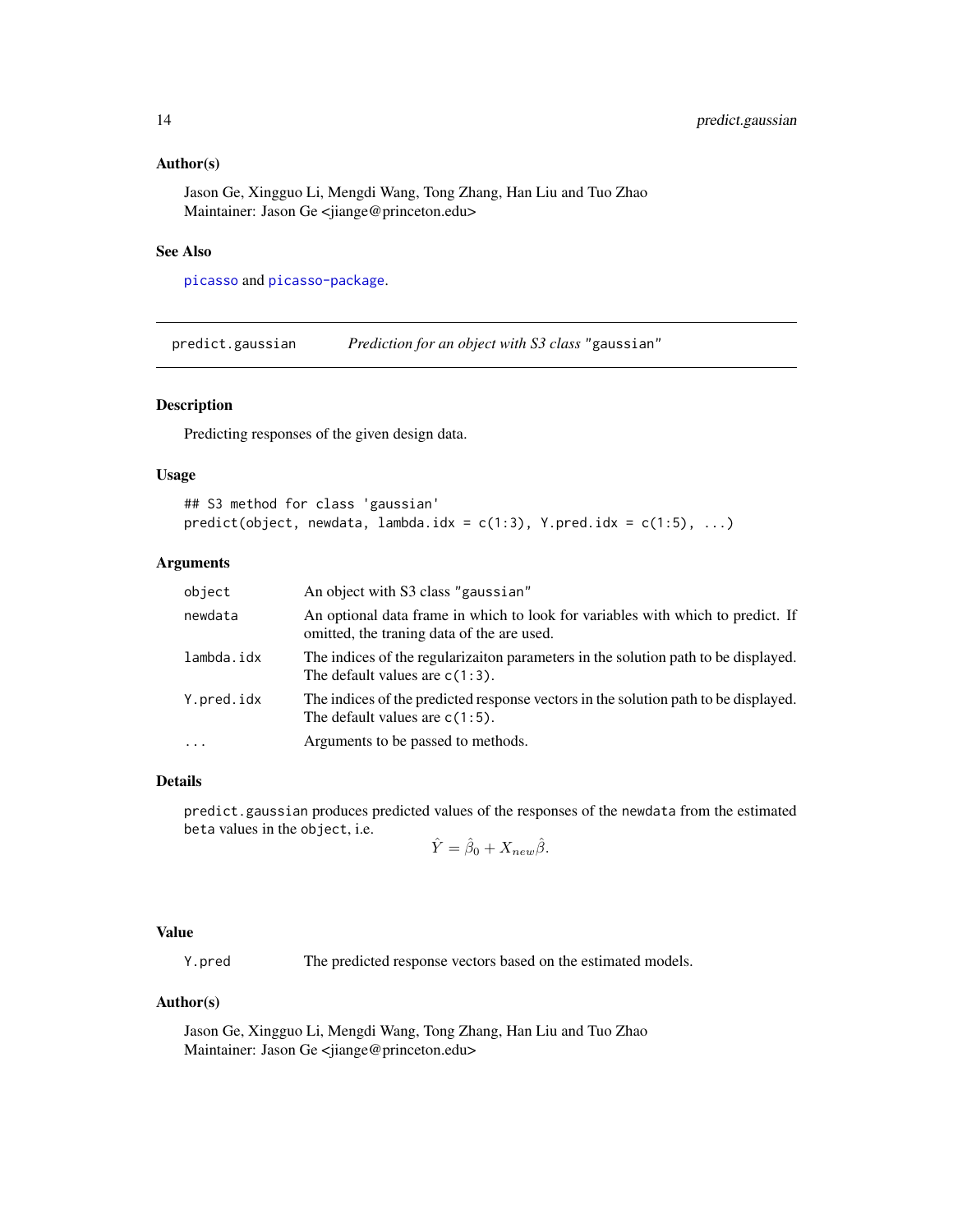#### <span id="page-14-0"></span>predict.logit 15

#### See Also

[picasso](#page-5-1) and [picasso-package](#page-1-1).

predict.logit *Prediction for an object with S3 class* "logit"

#### Description

Predicting responses of the given design data.

#### Usage

```
## S3 method for class 'logit'
predict(object, newdata, lambda.idx = c(1:3), p.pred.idx = c(1:5), ...)
```
#### Arguments

| object     | An object with S3 class "logit"                                                                                               |
|------------|-------------------------------------------------------------------------------------------------------------------------------|
| newdata    | An optional data frame in which to look for variables with which to predict. If<br>omitted, the traning data of the are used. |
| lambda.idx | The indices of the regularizaiton parameters in the solution path to be displayed.<br>The default values are $c(1:3)$ .       |
| p.pred.idx | The indices of the predicted response vectors in the solution path to be displayed.<br>The default values are $c(1:5)$ .      |
| $\ddotsc$  | Arguments to be passed to methods.                                                                                            |

#### Details

predict.logit produces predicted values of the responses of the newdata from the estimated beta values in the object, i.e.

$$
\hat{p} = \frac{e^{\hat{\beta}_0 + X_{new}\hat{\beta}}}{1 + e^{\hat{\beta}_0 + X_{new}\hat{\beta}}}.
$$

#### Value

p.pred The predicted response vectors based on the estimated models.

#### Author(s)

Jason Ge, Xingguo Li, Mengdi Wang, Tong Zhang, Han Liu and Tuo Zhao Maintainer: Jason Ge <jiange@princeton.edu>

#### See Also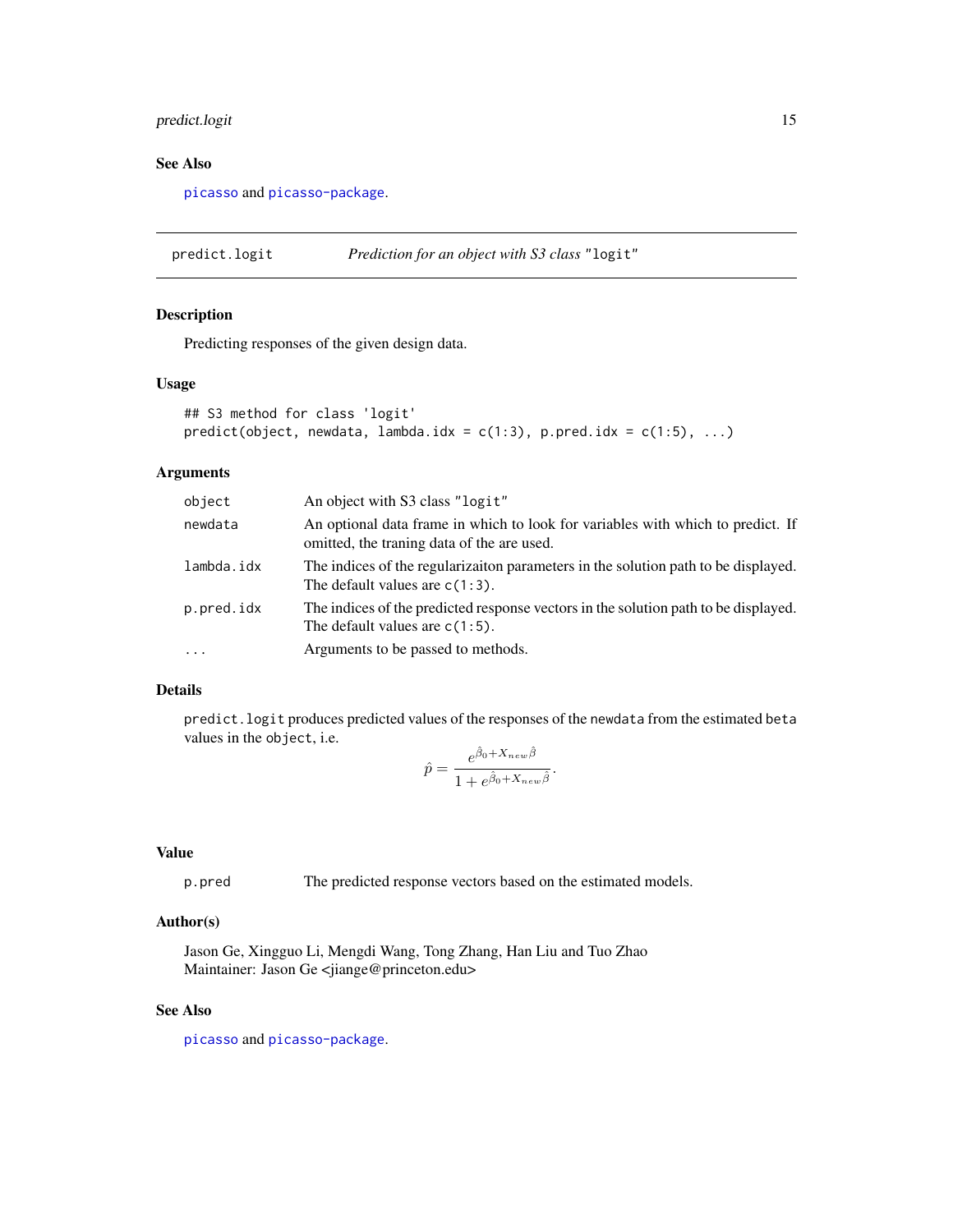<span id="page-15-0"></span>

Predicting responses of the given design data.

#### Usage

```
## S3 method for class 'poisson'
predict(object, newdata, lambda.idx = c(1:3), p.pred.idx = c(1:5), ...)
```
#### Arguments

| object     | An object with S3 class "poisson"                                                                                             |
|------------|-------------------------------------------------------------------------------------------------------------------------------|
| newdata    | An optional data frame in which to look for variables with which to predict. If<br>omitted, the traning data of the are used. |
| lambda.idx | The indices of the regularization parameters in the solution path to be displayed.<br>The default values are $c(1:3)$ .       |
| p.pred.idx | The indices of the predicted response vectors in the solution path to be displayed.<br>The default values are $c(1:5)$ .      |
| $\cdots$   | Arguments to be passed to methods.                                                                                            |

#### Details

predict.poisson produces predicted response mean (which is also the parameter for poisson distribution) for the newdata from the estimated beta values in the object, i.e.

$$
\hat{p} = e^{\hat{\beta}_0 + X_{new}\hat{\beta}}.
$$

#### Value

p.pred The predicted response mean vectors based on the estimated models.

#### Author(s)

Jason Ge, Xingguo Li, Mengdi Wang, Tong Zhang, Han Liu and Tuo Zhao Maintainer: Jason Ge <jiange@princeton.edu>

#### See Also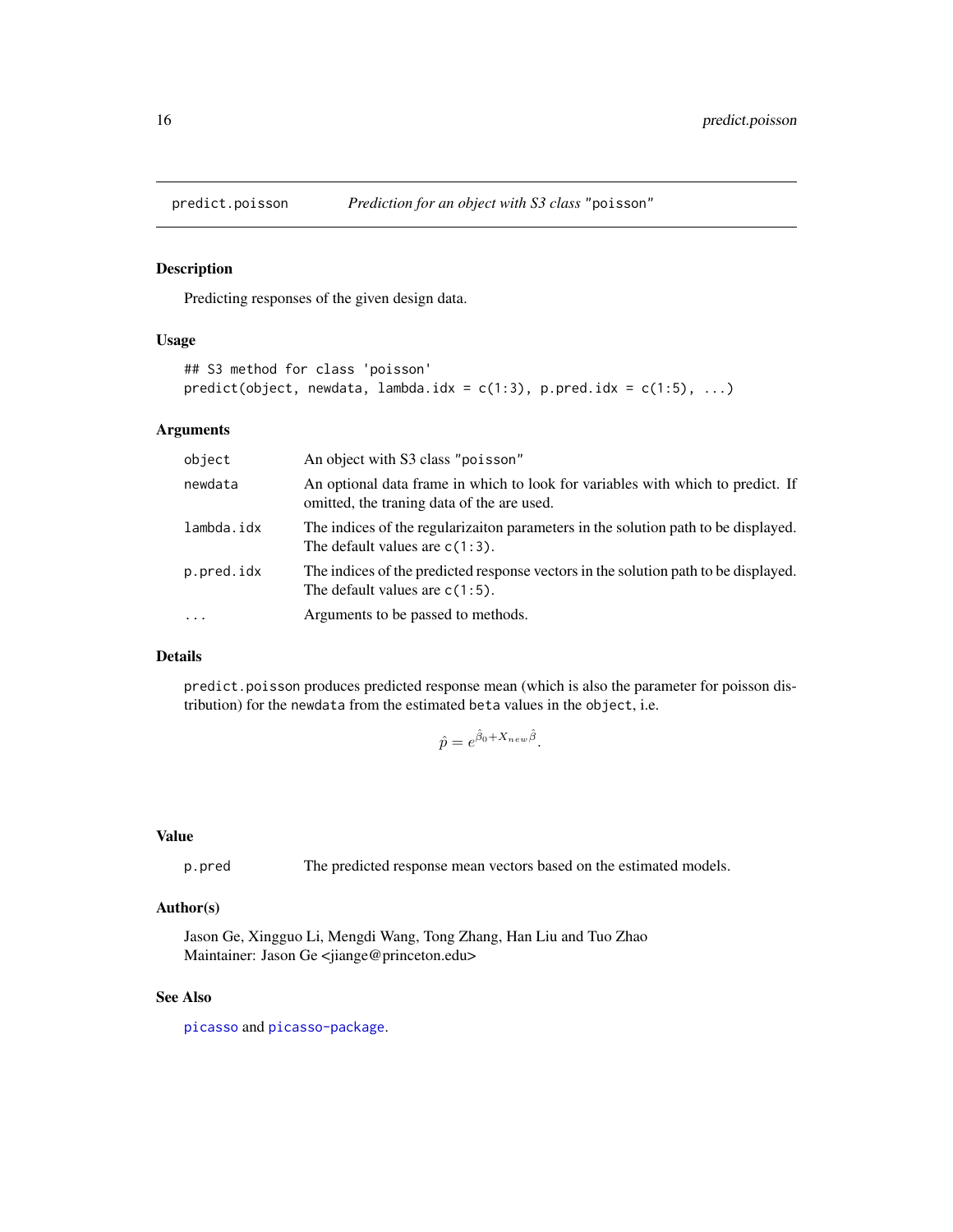<span id="page-16-0"></span>predict.sqrtlasso *Prediction for an object with S3 class* "sqrtlasso"

#### Description

Predicting responses of the given design data.

#### Usage

```
## S3 method for class 'sqrtlasso'
predict(object, newdata, lambda.idx = c(1:3), Y.pred.idx = c(1:5), ...)
```
#### Arguments

| object     | An object with S3 class "sqrtlasso"                                                                                           |
|------------|-------------------------------------------------------------------------------------------------------------------------------|
| newdata    | An optional data frame in which to look for variables with which to predict. If<br>omitted, the traning data of the are used. |
| lambda.idx | The indices of the regularization parameters in the solution path to be displayed.<br>The default values are $c(1:3)$ .       |
| Y.pred.idx | The indices of the predicted response vectors in the solution path to be displayed.<br>The default values are $c(1:5)$ .      |
| $\cdots$   | Arguments to be passed to methods.                                                                                            |

#### Details

predict.sqrtlasso produces predicted values of the responses of the newdata from the estimated beta values in the object, i.e.

$$
\hat{Y} = \hat{\beta}_0 + X_{new} \hat{\beta}.
$$

#### Value

Y.pred The predicted response vectors based on the estimated models.

#### Author(s)

Jason Ge, Xingguo Li, Mengdi Wang, Tong Zhang, Han Liu and Tuo Zhao Maintainer: Jason Ge <jiange@princeton.edu>

#### See Also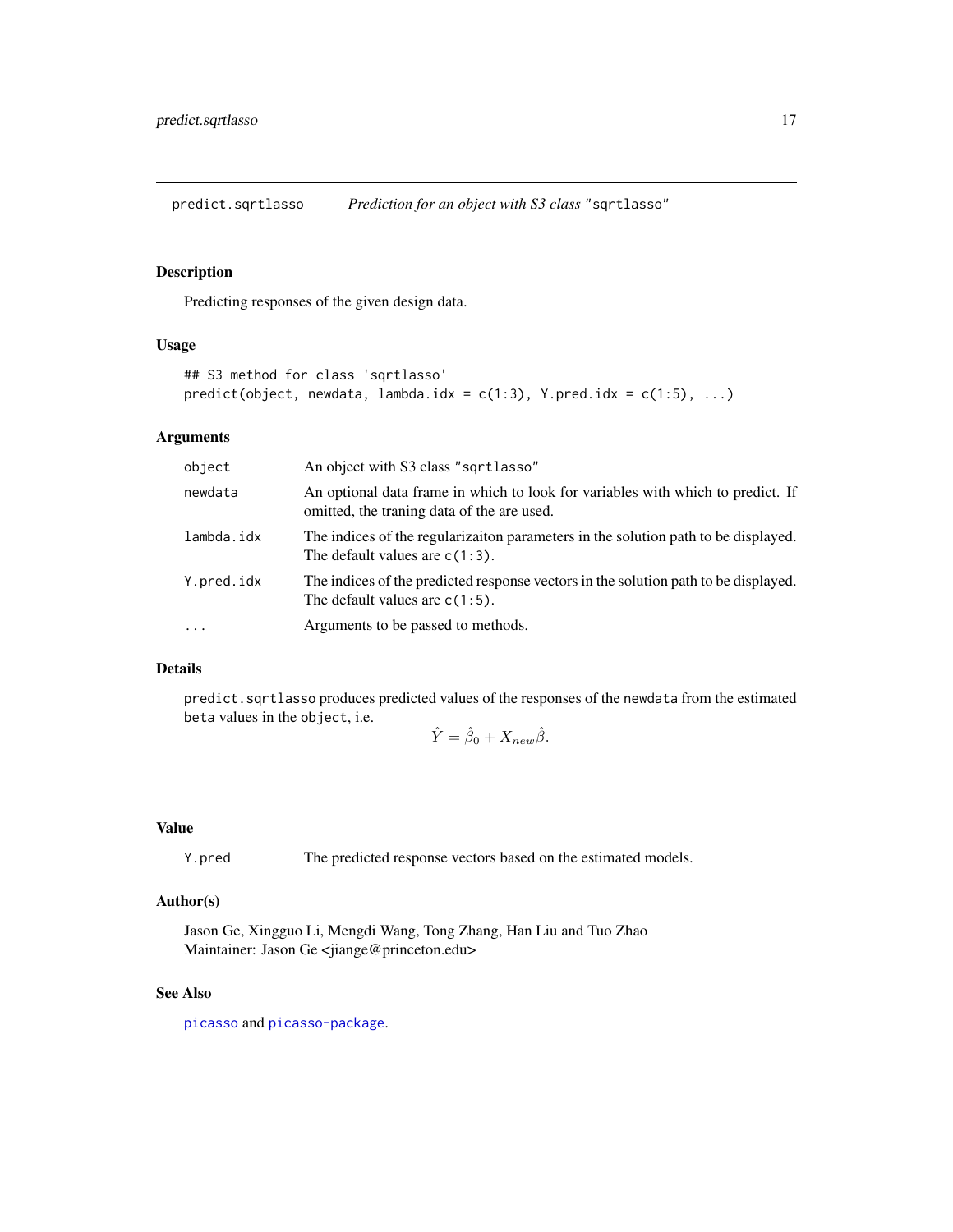<span id="page-17-0"></span>

Print a summary of the information about an object with S3 class "gaussian".

#### Usage

```
## S3 method for class 'gaussian'
print(x, \ldots)
```
#### Arguments

|          | An object with S3 class "gaussian". |
|----------|-------------------------------------|
| $\cdots$ | Arguments to be passed to methods.  |

#### Details

This call simply outlines the options used for computing a lasso object.

#### Author(s)

Jason Ge, Xingguo Li, Mengdi Wang, Tong Zhang, Han Liu and Tuo Zhao Maintainer: Jason Ge <jiange@princeton.edu>

#### See Also

[picasso](#page-5-1) and [picasso-package](#page-1-1).

print.logit *Print Function for an object with S3 class* "logit"

#### Description

Print a summary of the information about an object with S3 class "logit".

#### Usage

## S3 method for class 'logit'  $print(x, \ldots)$ 

#### Arguments

| $\boldsymbol{\mathsf{x}}$ | An object with S3 class "logit".   |
|---------------------------|------------------------------------|
| .                         | Arguments to be passed to methods. |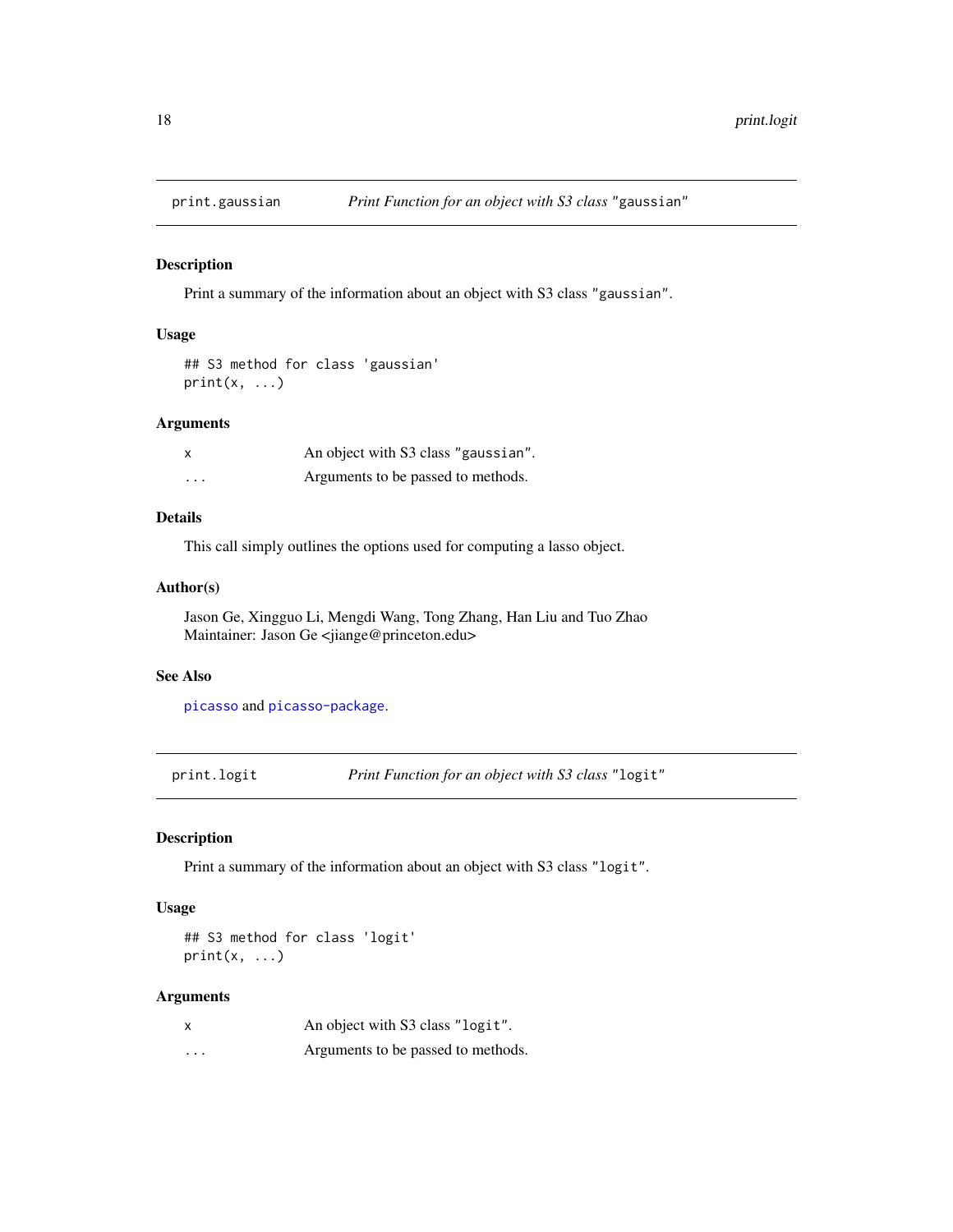#### <span id="page-18-0"></span>print.poisson 19

#### Details

This call simply outlines the options used for computing a logit object.

#### Author(s)

Jason Ge, Xingguo Li, Mengdi Wang, Tong Zhang, Han Liu and Tuo Zhao Maintainer: Jason Ge <jiange@princeton.edu>

#### See Also

[picasso](#page-5-1) and [picasso-package](#page-1-1).

print.poisson *Print Function for an object with S3 class* poisson

#### Description

Print a summary of the information about an object with S3 class "poisson".

#### Usage

## S3 method for class 'poisson'  $print(x, \ldots)$ 

#### Arguments

|                         | An object with S3 class "poisson". |
|-------------------------|------------------------------------|
| $\cdot$ $\cdot$ $\cdot$ | Arguments to be passed to methods. |

#### Details

This call simply outlines the options used for computing a sparse poisson regression object.

#### Author(s)

Jason Ge, Xingguo Li, Mengdi Wang, Tong Zhang, Han Liu and Tuo Zhao Maintainer: Jason Ge <jiange@princeton.edu>

#### See Also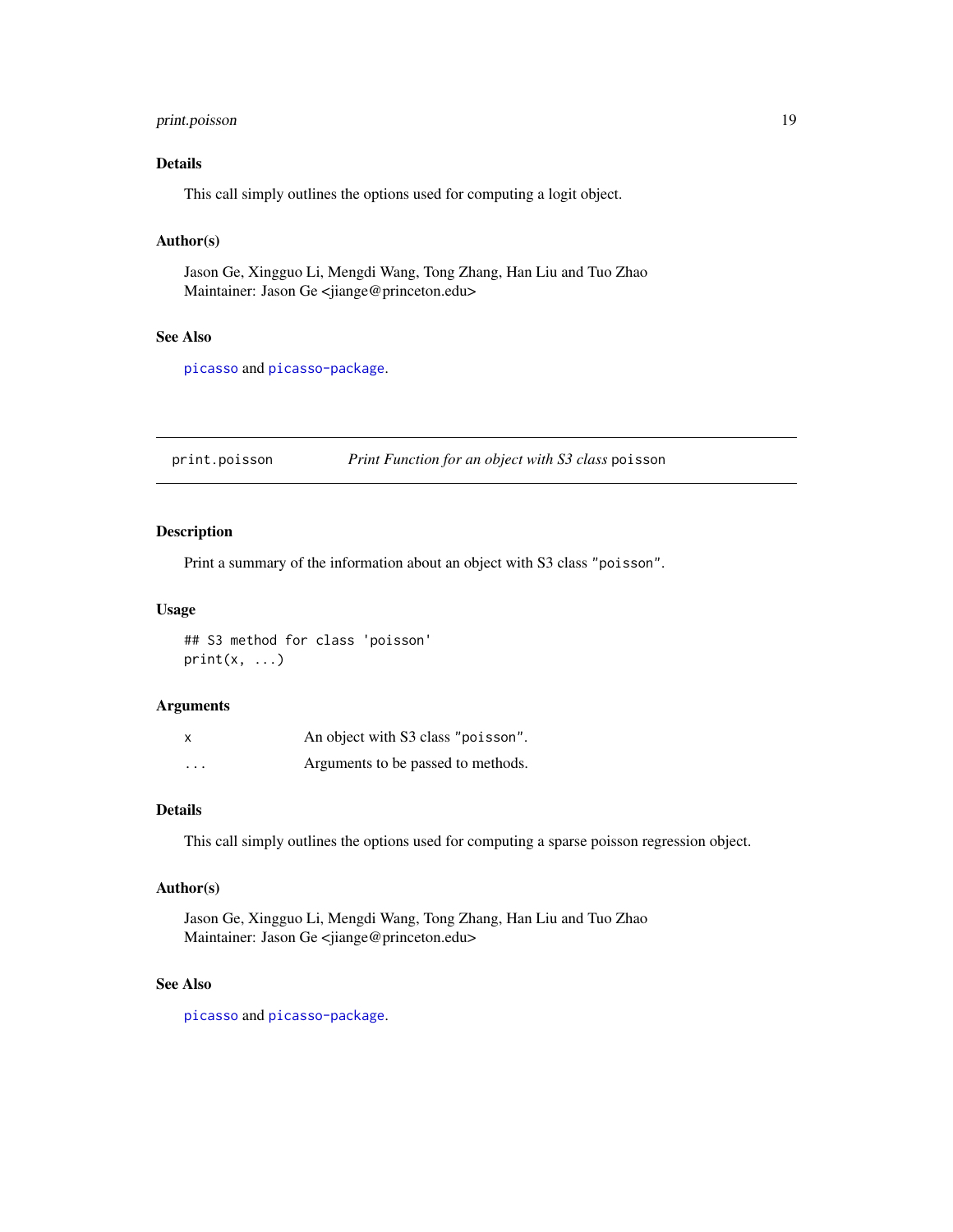<span id="page-19-0"></span>

Print a summary of the information about an object with S3 class "sqrtlasso".

#### Usage

```
## S3 method for class 'sqrtlasso'
print(x, \ldots)
```
#### Arguments

| X        | An object with S3 class "sqrtlasso". |
|----------|--------------------------------------|
| $\cdots$ | Arguments to be passed to methods.   |

### Details

This call simply outlines the options used for computing a lasso object.

#### Author(s)

Jason Ge, Xingguo Li, Mengdi Wang, Tong Zhang, Han Liu and Tuo Zhao Maintainer: Jason Ge <jiange@princeton.edu>

#### See Also